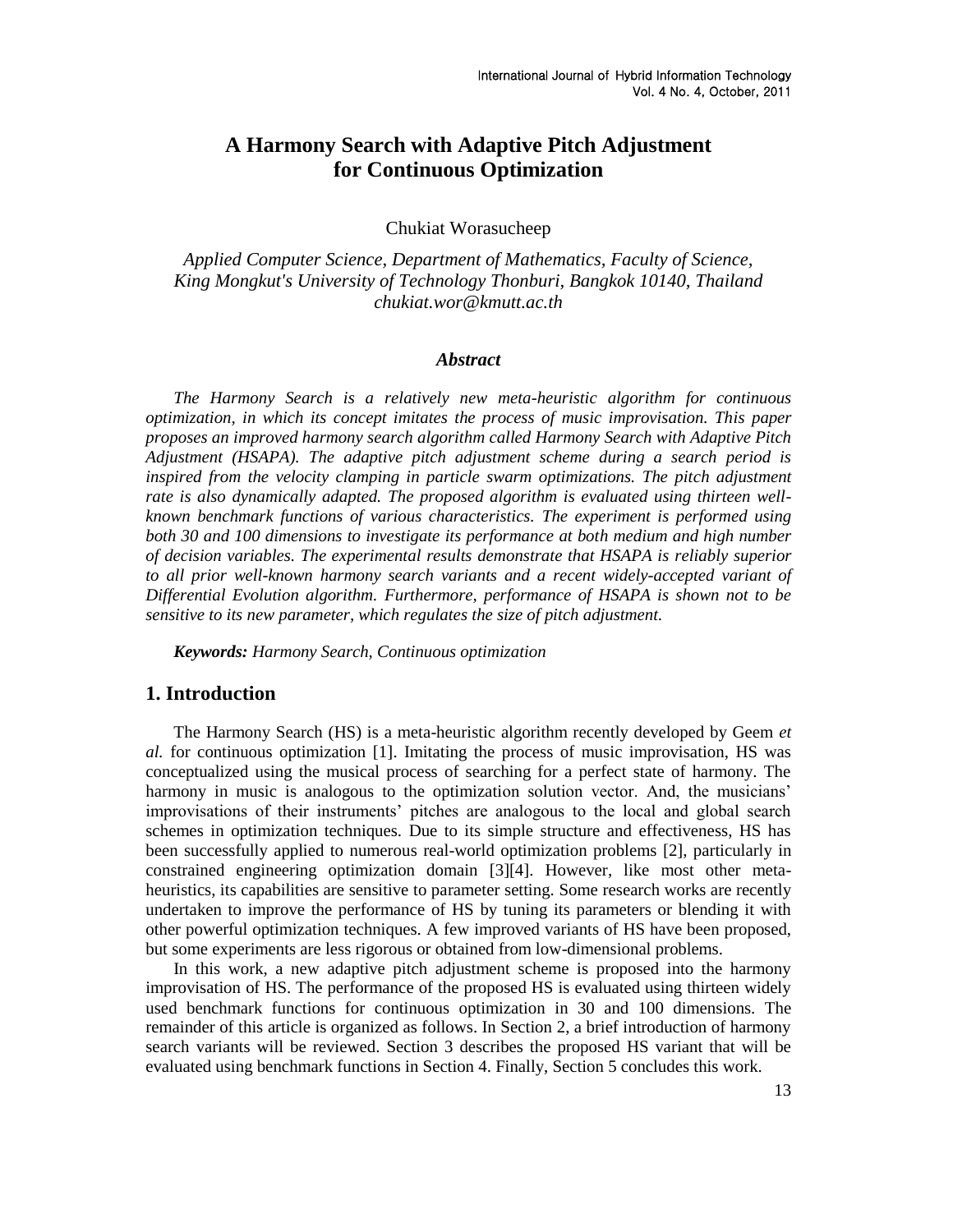# **2. Reviews of Harmony Search**

#### **2,1 Original Harmony Search**

In 2001, Geem *et al.* developed and proposed Harmony Search (HS) meta-heuristic algorithm that was conceptualized using the musical process of searching for a perfect state of harmony [\[1\].](#page-5-0) The original HS algorithm consists of a harmony memory (HM) with size HMS. HM stores the candidate solution vectors (of *D* decision variables), all of which are initialized randomly within the search space as follows.

 $HM_i(d) = LB(d) + (UB(d) - LB(d)) \times rand()$  for  $i = 0$  to HMS – 1 and  $d = 0$  to *D* 

where  $LB(d)$  and  $UB(d)$  are the lower and upper bounds in the search space of decision variable *d*. *Rand*() is a random function returning a number between 0 and 1 with uniform distribution.

Then an improvisation process is repeated as shown in [Figure 1](#page-1-0) to adjust the pitch in order to search for the perfect harmony, or the optimal solutions. HS has three parameters controlling the improvisation as follows: the harmony consideration rate (HMCR), pitch adjustment rate (PAR), and the pitch adjustment bandwidth (*bw*). In each improvisation or each iteration, if *rand*() is less than HMCR, then a trial vector is generated with memory consideration, otherwise the trial vector is obtained by a random selection. The trial vector from memory consideration is further adjusted with a small pitch adjustment bandwidth (*bw*) if another *rand*() returns a number less than PAR. If the obtained trial vector is better than the worst harmony in the HM, replace the worst harmony with the trial vector. This procedure is repeated until a stopping criterion is satisfied.

```
Set parameters: HMCR, HMS, PAR
Initialize HM = \{HM_0, HM_1, ..., HM_{HMS-1}\}\i \leftarrow 0while no stopping criterion is met do
   for d = 0 to D - 1 do
       if rand() < HMCR then // memory consideration
           trial(d) = HM<sub>R</sub>(d) where R = IntRand(0, HMS - 1)if rand() < PAR then // pitch adjustment
               trial(d) = trial(d) \pm rand() \times bwend if
       else // random selection
           trial(d) = LB(d) + (UB(d) – LB(d)) \times rand()end if
   end for
   if fitness(trial) is better than finess(HMworst) then
       replace HMworst with trial
   end if
   i = i + 1end while
```
<span id="page-1-0"></span>**Figure 1. The Original Harmony Search Algorithm.**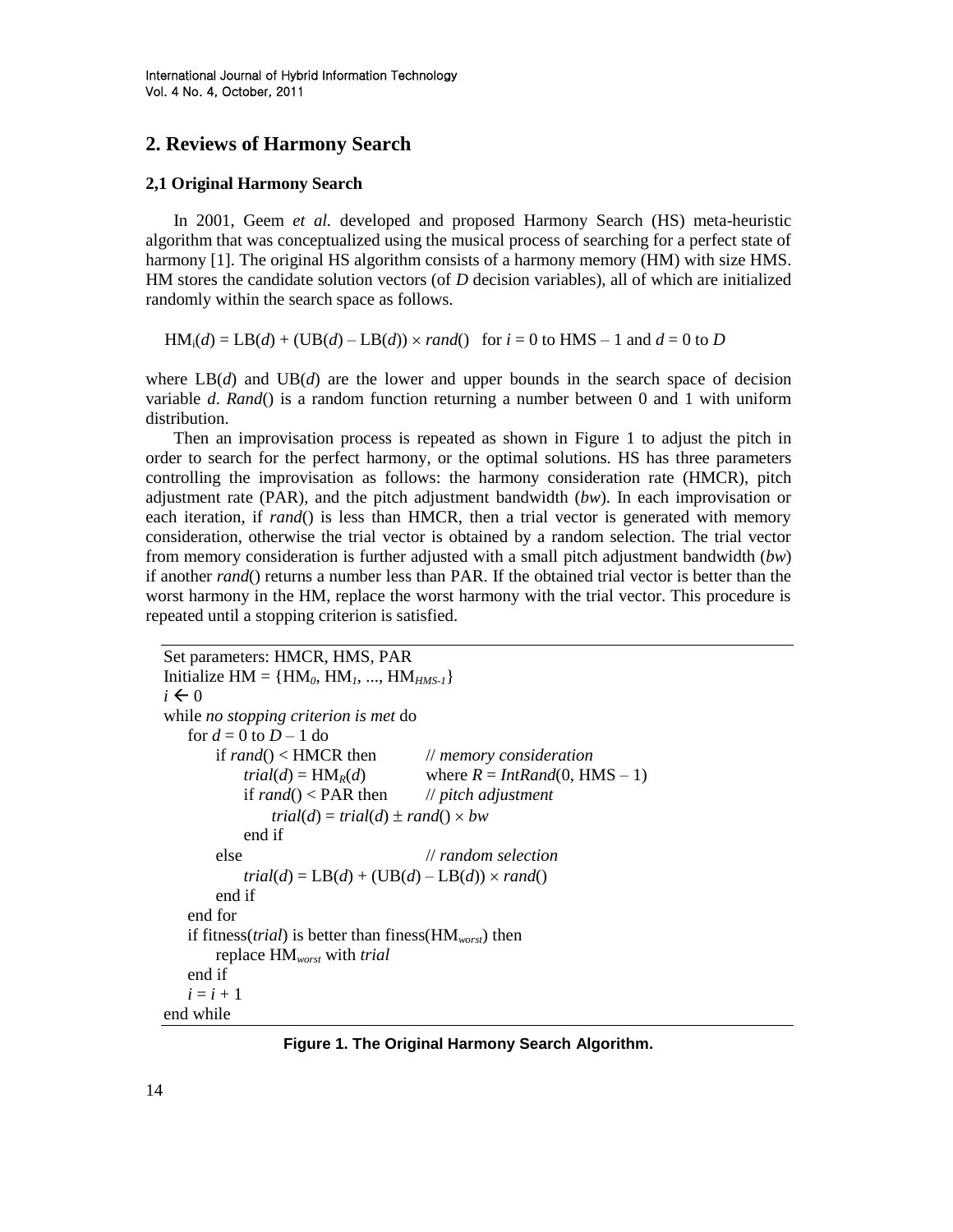HMCR, ranging from 0 to 1, controls the balance of exploration and exploitation. A low HMCR makes the HS behave toward a random search, whereas a high HMCR tends to choose a vector from HM. Generally, the value of HMCR is preset as a constant close to 1.0 to perform more improvisation. Pitch adjustment rate (PAR) determines the chance that the chosen harmony is further adjusted with a small distance bandwidth (*bw*). This adjustment is analogous to the local search with a small step size.

#### **2.1 Improved HS Variants**

A few variants of HS algorithms have been proposed since its introduction. Mahdavi *et al*. [\[5\]](#page-6-1) proposed the Improved Harmony Search (IHS) that dynamically increases PAR and decreases *bw*. The idea of decreasing *bw* is analogous to decreasing the inertia weight in Particle swarm optimization or the learning rate in neural networks. But, as pointed out by Wang and Huang [\[6\],](#page-6-2) the decreasing PAR is contradictory to a general strategy of continuously increasing local search capability.

Omran & Mahdavi [\[7\]](#page-6-3) recently enhanced performance of HS by using concept of the ‗global best' from Particle swarm optimization [\[8\]\[9\].](#page-6-4) In their proposed Global Harmony Search (GHS), the pitch adjustment with *bw* is replaced with the global best harmony, thus beneficially reducing one parameter. However, the experimentation and results have some mistakes, and its reliability is questionable.

Wang & Huang [\[6\]](#page-6-2) proposed the Self-adaptive Harmony Search, to be called SHS hereafter, with automatically adjusted parameters. Their experiments and results are promising as well as trustworthy with full-factorial design, asymmetric initialization and tested at both 30- and 100-dimensions. Unfortunately, the set of test functions is too small, and the intrinsic strength of algorithm is partially arisen from their low-discrepancy sequences for initialization. More recently, Pan *et al.* [\[10\]](#page-6-5) proposed an improved global harmony search algorithm whose improvisation scheme attempts to retain good information in the current global best solution. They applied some learning method to self-adapt parameters HMCR and PAR. Distance bandwidth (*bw*) is also dynamically adjusted to favor exploration in the early stages and exploitation during the final stages of the search process.

## **3. The Proposed Harmony Search**

This paper proposes an improved HS variant called *Harmony Search with Adaptive Pitch Adjustment*, or HSAPA for short. A large HMCR value favors of harmony improvisation, thus increasing the convergence rate of the algorithm in most cases, while a small value of HMCR increase the diversity of the harmony memory. The results from my preliminary tests found that a higher HMCR even provides a better performance in general. Therefore, the proposed HSAPA uses  $HMCR = 0.995$ .

Parameter PAR is very important in the fine-tuning of optimized solution vectors. Their constant values in traditional HS algorithms prolong the convergence due to the imbalance of global and local search capabilities during the optimization period. Furthermore, simultaneous dynamic HMCR and dynamic PAR can cause a twist of global and local search. This rational confirms the prior discussion of using a constant HMCR and a dynamically decreasing PAR. Based on results of prior experiments, the linearly decrease of PAR from 1.0 to 0.0 during the optimization run outperforms other configurations in most cases.

Parameter *bw* is also very important. The original HS [\[1\]](#page-5-0) sets it at a constant  $bw = 0.01$ . On the other hand, IHS [\[5\]](#page-6-1) uses an exponentially decreasing value, but the beginning and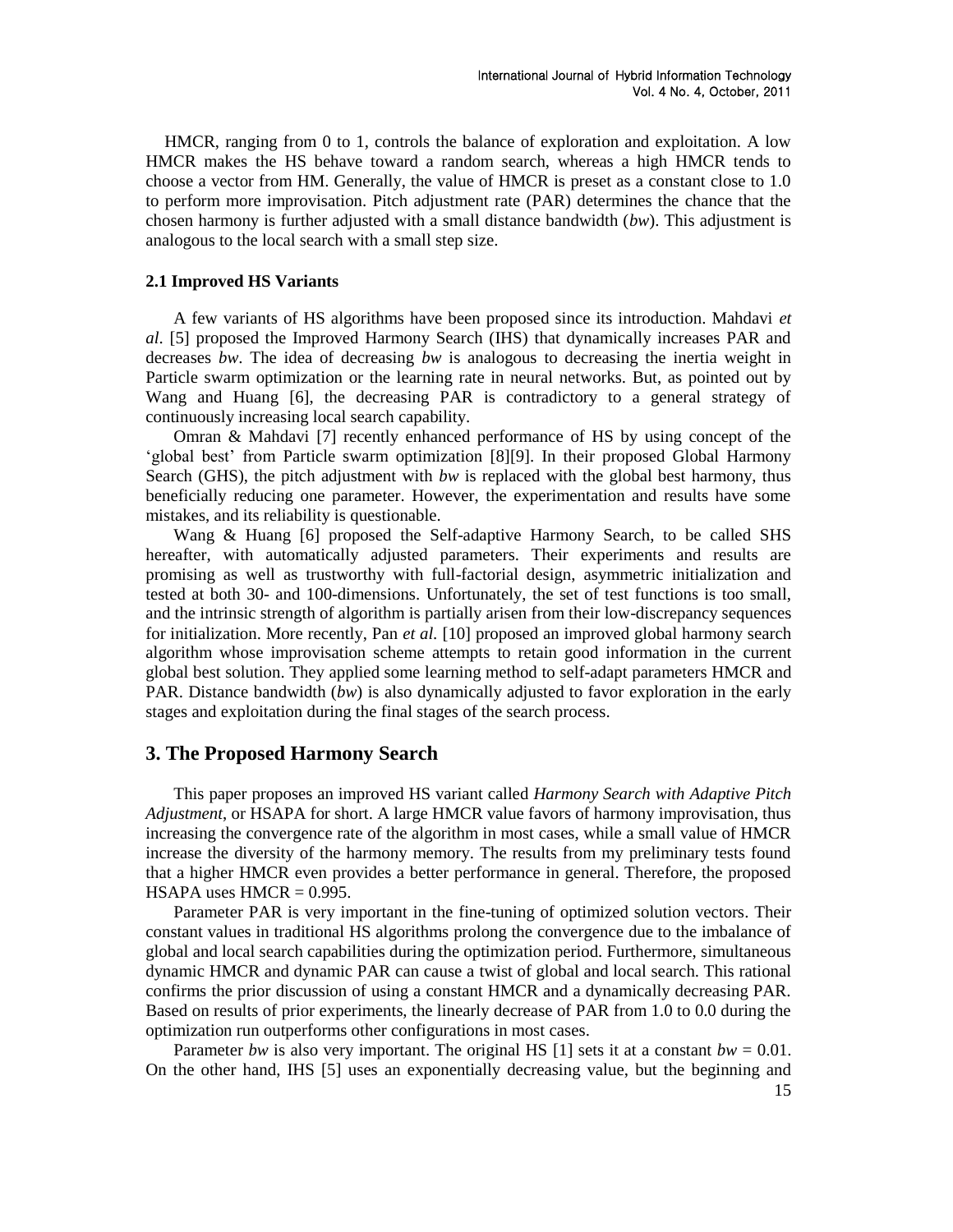ending values are constants. GHS [\[7\]](#page-6-3) replaces this feature with the global best harmony as mentioned in previous section. SHS [\[6\]](#page-6-2) also replaces *bw* as follows. The new harmony is updated according to the maximal and minimal values in the HM at current iteration from either eq. (1) or eq. (2) with an equal chance.<br>  $trial(d) + [max(HM(d)) - trial(d)] \times rand()$ 

$$
trial(d) + [max(HM(d)) - trial(d)] \times rand()
$$
\n(1)

$$
trial(d) + [max(HM(d)) - trial(d)] \times rand()
$$
\n
$$
trial(d) - [trial(d) - min(HM(d))] \times rand()
$$
\n
$$
(2)
$$

Subscript *d* denotes the dimension;  $max(HM(d))$  and  $min(HM(d))$  are the largest and the smallest values of the *d*th variable in the HM. By this way, the new harmony is guaranteed to stay within search boundary since the updated distances are kept within *min*(*HM*(*d*)) and *max*  $(HM(d))$ . However, this method eliminates the benefits of the exploration of search space outside current boundary. The equal chance of using eq.  $(1)$  or  $(2)$  results in a nonuniform distribution of position of the new harmony.

In this work, the pitch adjustment approach is simple and partially inspired from the velocity clamping in classical variants of Particle swarm optimization [\[8\]\[9\].](#page-6-4) The pitch adjustment in this work is as follows. In this work, the pitch adjustment approach is simple and partially ins<br>ocity clamping in classical variants of Particle swarm optimization [8]<br>ustment in this work is as follows.<br> $trial(d) \pm \lambda \times range(d) \times rand($ , where  $range(d) = max(HM(d)) - min(HM(d$ 

| $trial(d) \pm \lambda \times range(d) \times rand($ , where $range(d) = max(HM(d)) - min(HM(d))$ | (3) |
|--------------------------------------------------------------------------------------------------|-----|
| if trial(d) < $LB(d)$ then trial(d) = $LB(d)$                                                    | (4) |

(4) if  $trial(d) < LB(d)$  then  $trial(d) = LB(d)$ <br>if  $trial(d) > UB(d)$  then  $trial(d) = UB(d)$ 

(5)

```
Set parameters: HMCR, HMS, \lambdaInitialize HM = \{HM_0, HM_1, ..., HM_{HMS-1}\}\i \leftarrow 0while no stopping criterion is met do
   PAR \leftarrow 1.0 – i / maxiteration
   for d = 0 to D - 1 do
       calculate max(HM(d)), min(HM(d)), and range(d)if rand() < HMCR then // memory consideration
           trial(d) = HM_R(d) where R = IntRand(0, HMS - 1)if rand() < PAR then // pitch adjustment
               Pitch adjustment eq. (3)-(5)
           end if
       else // random selection
           trial(d) = LB(d) + (UB(d) – LB(d)) \times rand()end if
   end for
   if fitness(trial) is better than finess(HMworst) then
       replace HMworst with trial
   end if
   i = i + 1end while
```
#### **Figure 2. The Proposed HSAPA Algorithm.**

<span id="page-3-0"></span>In each iteration, the parameter *bw* in original HS is replaced with  $\lambda \times range_d$ , making the pitch adjustment in eq. (3) dynamic. The stochastic oscillation in each dimension is restricted to the current range of harmony position and is regulated by the parameter  $\lambda$ . If the value of  $\lambda$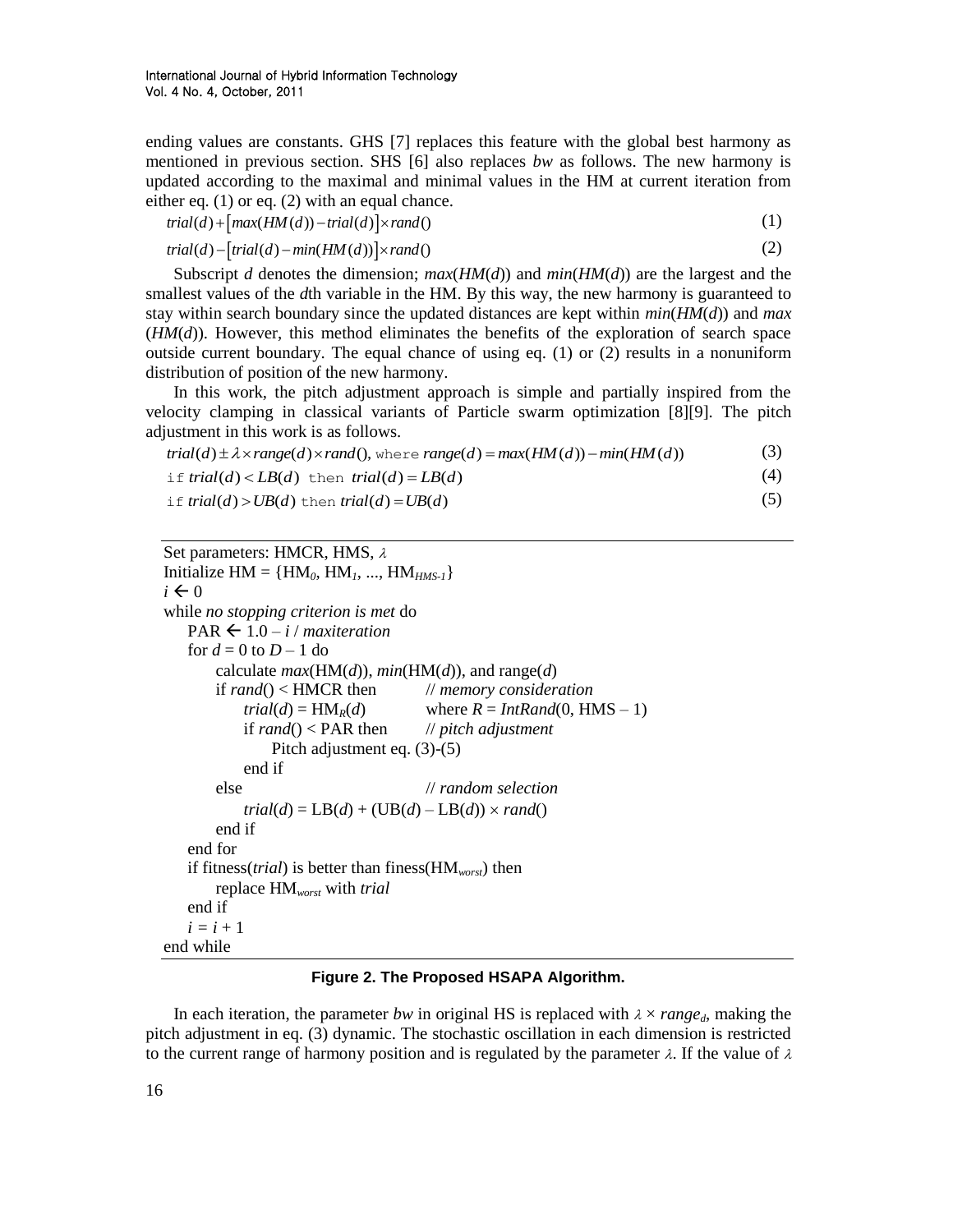is too high, the pitch may move erratically going beyond a good solution. But if it is too small, then the target may not be reached. Equations (4) and (5) are necessary to keep the harmony within the search boundary. The experimental results of using 13 widely accepted benchmark functions in Section 4 demonstrate that the performance is not sensitive to  $\lambda$  and its suggested value is between 0.4 and 0.5. [Figure 2](#page-3-0) outlines the proposed HSAPA algorithm as described above, where *maxiteration* equals to the maximum number of iterations allowed to improvise or optimize. HMS is set at 50 instead of just 5 in most former variants, as suggested from the full-factorial tests in SHS [\[6\].](#page-6-2)

# **4. Performance Evaluation**

This section describes the experimentation to evaluate the performance of proposed HSAPA and analyzes the results. Thirteen nonlinear optimization functions widely used in literature [\[11\]\[12\]](#page-6-6) are selected to evaluate the HSAPA. Table 1 illustrates descriptions and the search ranges, for each dimension, of all the 13 benchmark functions. They are minimization functions with optimal values of 0 and having different characteristics. The first 6 functions are unimodal while the remaining 7 functions are more difficult multimodal. Since HSAPA introduces a new parameter  $\lambda$  that could affect the performance, the effects of parameter  $\lambda$  are investigated by varying from 0.2 to 0.8 with a step size of 0.1. The results are compared against original HM, IHM, GHS, and SHS, described early, as well as Opposition-based Differential Evolution (ODE) [\[13\],](#page-6-7) a state-of-the-art evolutionary algorithm. ODE is a recent variant of Differential Evolution (DE) [\[14\]](#page-6-8) that was enhanced by utilizing the oppositionbased learning in population initialization, generation jumping, and local improvement. The ODE's performance was comprehensively proven using a large set of complex benchmark functions [\[13\].](#page-6-7)

Recall that SHS [\[6\]](#page-6-2) was proposed with the low-discrepancy sequences for initialization. From my own prior experiments, this special initialization has improved the results to some extent. However, it has not been equipped into all tested algorithms, and the goal of this experiment is to focus on the evolution design. Therefore, I decide not to test SHS with such low-discrepancy initialization. For a fair comparison, I instead use a common uniform random initialization for every algorithm.

### **4.2 Experimental Setting**

Two sets of experiments are conducted on each test function in 30 and 100 dimensions. For each function, 50 runs with independent seed numbers for random number generator are performed for each algorithm. The average results are presented in [Table 2](#page-8-0) and [Table 3](#page-9-0) for the case of 30 and 100 dimensions, respectively. [Table 4](#page-10-0) and [Table 5](#page-10-1) summarize the results by ranking all algorithms for each function in 30 and 100 dimensions, respectively.

According to the no free lunch theorem [\[15\],](#page-6-9) for any algorithm, any elevated performance over one class of problems is exactly paid for in performance over another class. Therefore, the major criterion for performance comparison in this work is the *mean* of rank ( $\mu_R$ ) achieved for each algorithm. The  $\mu_R$  is computed from the average ranks of that algorithm for all 13 functions. The mean of rank for unimodal functions and that for multimodal functions (denoted as  $\mu_{R,Uni}$  and  $\mu_{R,Multi}$ , respectively) are also computed, correspondingly.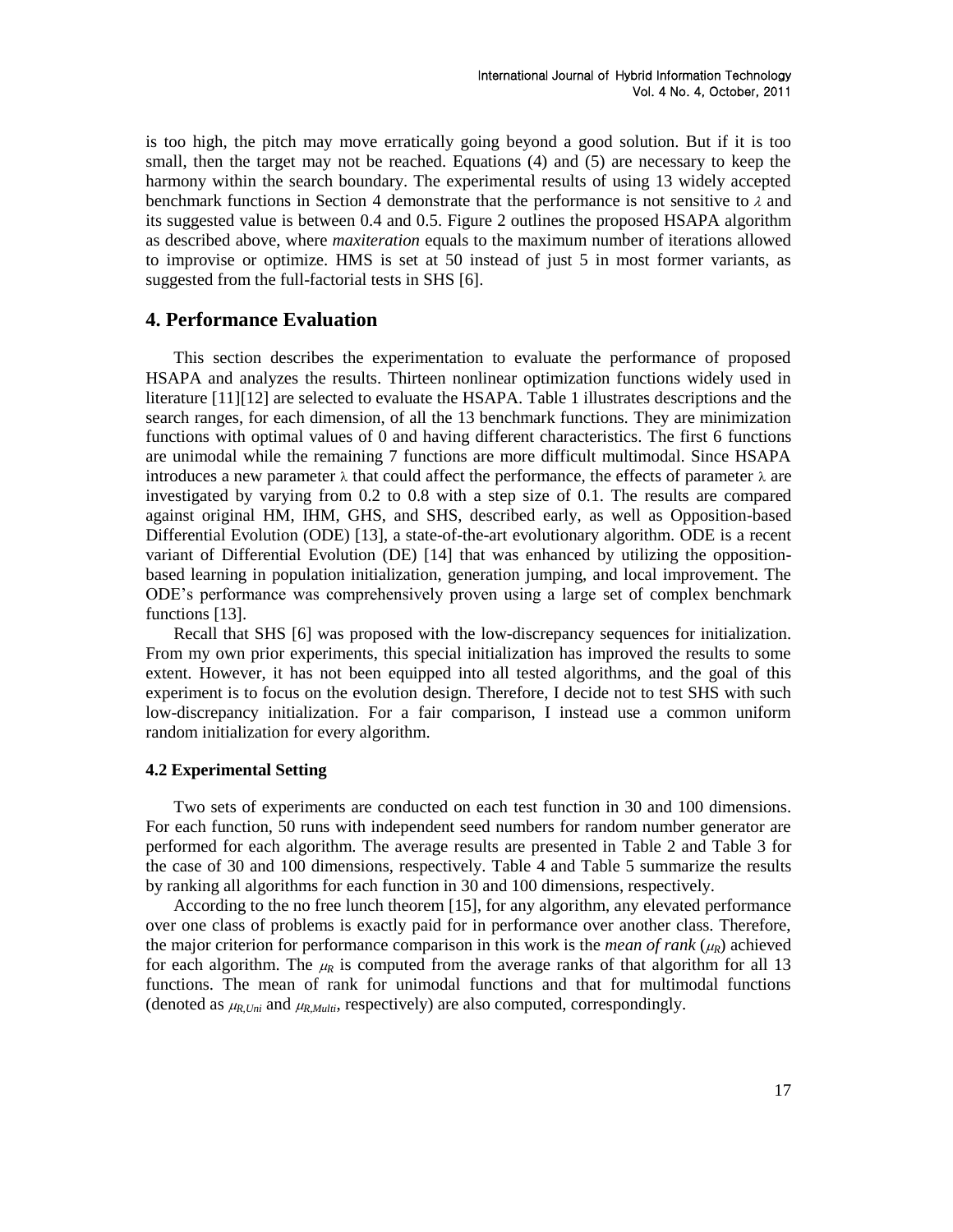### **4.3 Experimental Results and Analysis**

The results in [Table 2](#page-8-0) and [Table 3](#page-9-0) indicate that the IHS and GHS fail to achieve the best results in nearly all cases. The overall  $\mu_R$  summaries (in the last lines) of [Table 4](#page-10-0) and [Table 5](#page-10-1) also show that both algorithms finish in the worst ranks of all algorithms tested in both 30 and 100 dimensions. A careful investigation on the  $\mu_R$  lines in both tables suggests that the  $\mu_R$ 's of the original HS are superior to both IHS and GHS, which are quite comparable. Obviously, HSAPA ( $\lambda$ =0.4 and 0.5) have the best convergence over all algorithms in many functions, e.g. *f*01, *f*02, *f*10, *f*11, and *f*13 in both 30 and 100 dimensions.

For a more comprehensible analysis on all 13 test functions, this subsection will group them into four categories based upon their dimension and modality:

- 1. *30D unimodal functions*: ODE and HSAPA with  $\lambda = 0.4$  and 0.5 perform very well in 30D unimodal functions and share the first rank in this category. SHS follows as the 8th rank and can beat HSAPA with only  $\lambda = 0.2$ , which is the worst one of all  $\lambda$  tested.
- 2. *30D multimodal functions*: SHS's *R,Multi* surpasses ODE with a small margin (6.5 vs. 7.0), but both algorithms are defeated by HSAPA with various  $\lambda$  values (0.3 to 0.6). HSAPA with  $\lambda = 0.4$ , 0.5, and 0.6 are ranked the top three with  $\mu_{R,Multi}$  ranging from 3.17 to 4.33, far better than SHS and ODE. [Table 2](#page-8-0) also shows that only HSAPA with  $\lambda$ = 0.4, 0.5 and 0.6 can achieve the optimal value of 0 for *f*11-Griewank function in every run (mean  $=$  s.d.  $=$  0).
- 3. *100D unimodal functions*: The top three  $\mu_{R,Uni}$  belong to HSAPA with  $\lambda = 0.4$  and 0.5 and ODE, respectively.
- 4. *100D multimodal functions*: The top three  $\mu_{R, Multi}$  belong to HSAPA with  $\lambda = 0.4$ , 0.5 and 0.3, respectively.

In summary, HSAPA with  $\lambda = 0.4$  and 0.5 are superior to all other tested algorithms in terms of  $\mu_R$  for both unimodal and multimodal function sets in both 30 and 100 dimensions. In addition, the performance of HSAPA is not very sensitive to the parameter  $\lambda$ , especially with its value ranging from 0.3 to 0.6.

## **5. Conclusion**

This paper proposes the HSAPA algorithm which is an improved harmony search in which both rate and distance of pitch adjustment are dynamic. The performance of HSAPA is evaluated using 13 widely accepted non-linear benchmark functions with various characteristics. The experiment, conducted in both 30 and 100 dimensions, confirms that HSAPA reliably outperforms all prior well-known harmony search algorithms. Its performance is also superior to ODE [\[13\],](#page-6-7) a recent state-of-the-art evolutionary algorithm. In addition, the performance of HSAPA is not sensitive to its parameter  $\lambda$ , which is introduced to control the dynamics of pitch adjustment.

### **References**

- <span id="page-5-0"></span>[1] Z.W. Geem, J.H. Kim, and G.V. Loganathan, "A New Heuristic Optimization Algorithm: Harmony Search", Simulations, vol. 76, 2001, pp. 60–68.
- <span id="page-5-1"></span>[2] Z.W. Geem, Ed., Music-Inspired Harmony Search Algorithm: Theory and Applications. New York: Springer-Verlag, 2009, series Studies in Computational Intelligence Series.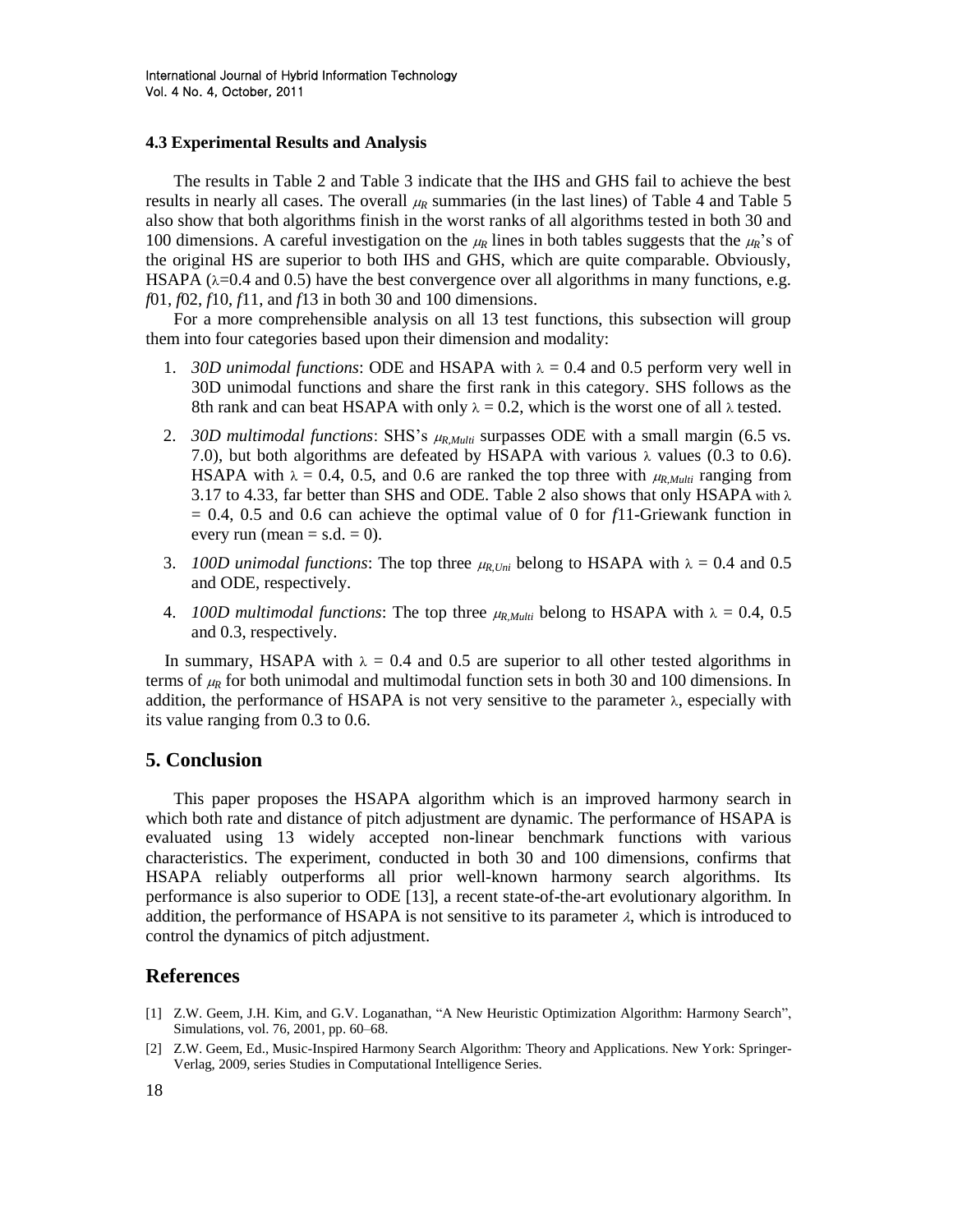- <span id="page-6-0"></span>[3] K.S. Lee and Z.W. Geem, "A New Meta-Heuristic Algorithm for Continuous Engineering Optimization: Harmony Search Theory and Practice", Computer Methods in Applied Mechanics and Engineering, vol. 194, 36–38, 2005, pp. 3902–3933.
- [4] A. Vasebi, M. Fesanghary, and S.M.T. Bathaeea, "Combined Heat and Power Economic Dispatch by Harmony Search algorithm," Int. J. Elect. Power Energy Syst., vol. 29, no. 10, 2007, pp. 713–719.
- <span id="page-6-1"></span>[5] M. Mahdavi, M. Fesanghary, E. Damangir, "An Improved Harmony Search Algorithm for Solving Optimization Problems‖, Applied Mathematics and Computation, vol. 188, 2007, pp. 1567–1579.
- <span id="page-6-2"></span>[6] C.-M. Wang, Y.-F. Huang, "Self-Adaptive Harmony Search Algorithm for Optimization", Expert Syst. Appl. vol. 37, 2010, pp. 2826–2837.
- <span id="page-6-3"></span>[7] M. G. Omran, M. Mahdavi, "Global-Best Harmony Search", Applied Mathematics and Computation, vol. 198(2), 2008, pp. 643–656.
- <span id="page-6-4"></span>[8] J. Kennedy, R.C. Eberhart, Y. Shi, Swarm Intelligence. Morgan Kaufmann, San Francisco, 2001.
- [9] Y. Shi, R. Eberhart, "A Modified Particle Swarm Optimizer", in Proc. IEEE World Congr. Comput. Intell. 1998, pp. 69–73.
- <span id="page-6-5"></span>[10] Q.-K. Pan, P.N. Suganthan, M.F. Tasgetiren, J.J. Liang, "A Self-Adaptive Global Best Harmony Search Algorithm for Continuous Optimization Problems", Applied Math. and Comp., vol. 216, 2010, pp. 830–848.
- <span id="page-6-6"></span>[11] X. Yao, Y. Liu, G. Lin, "Evolutionary Programming Made Faster", IEEE Trans. Evol. Comput., vol. 3, no. 2, 1999, pp. 82–102.
- [12] J. Brest, S. Greiner, B. Borko, M. Marjan, Ž. Vilgem, "Self-Adapting Control Parameters in Differential Evolution: A comparative study on numerical benchmark problems", IEEE Trans. Evol. Comp., vol. 10, no. 6, 2006, pp. 646–657.
- <span id="page-6-7"></span>[13] S. Rahnamayan, H.R. Tizhoosh, M.M.A. Salama, "Opposition-Based Differential Evolution", IEEE Trans. Evol. Comput., vol. 12, no. 1, 2008, pp. 64–79.
- <span id="page-6-8"></span>[14] R. Storn, K. Price, "Differential evolution—A simple and efficient heuristic for global optimization over continuous spaces", J. of Global Optimization, vol. 11, 1997, pp. 341–359.
- <span id="page-6-9"></span>[15] D.H. Wolpert, W.G. Macready, "No free lunch theorems for optimization", IEEE Trans Evol. Comput. vol. 1, no. 1, 1997, pp. 67–82.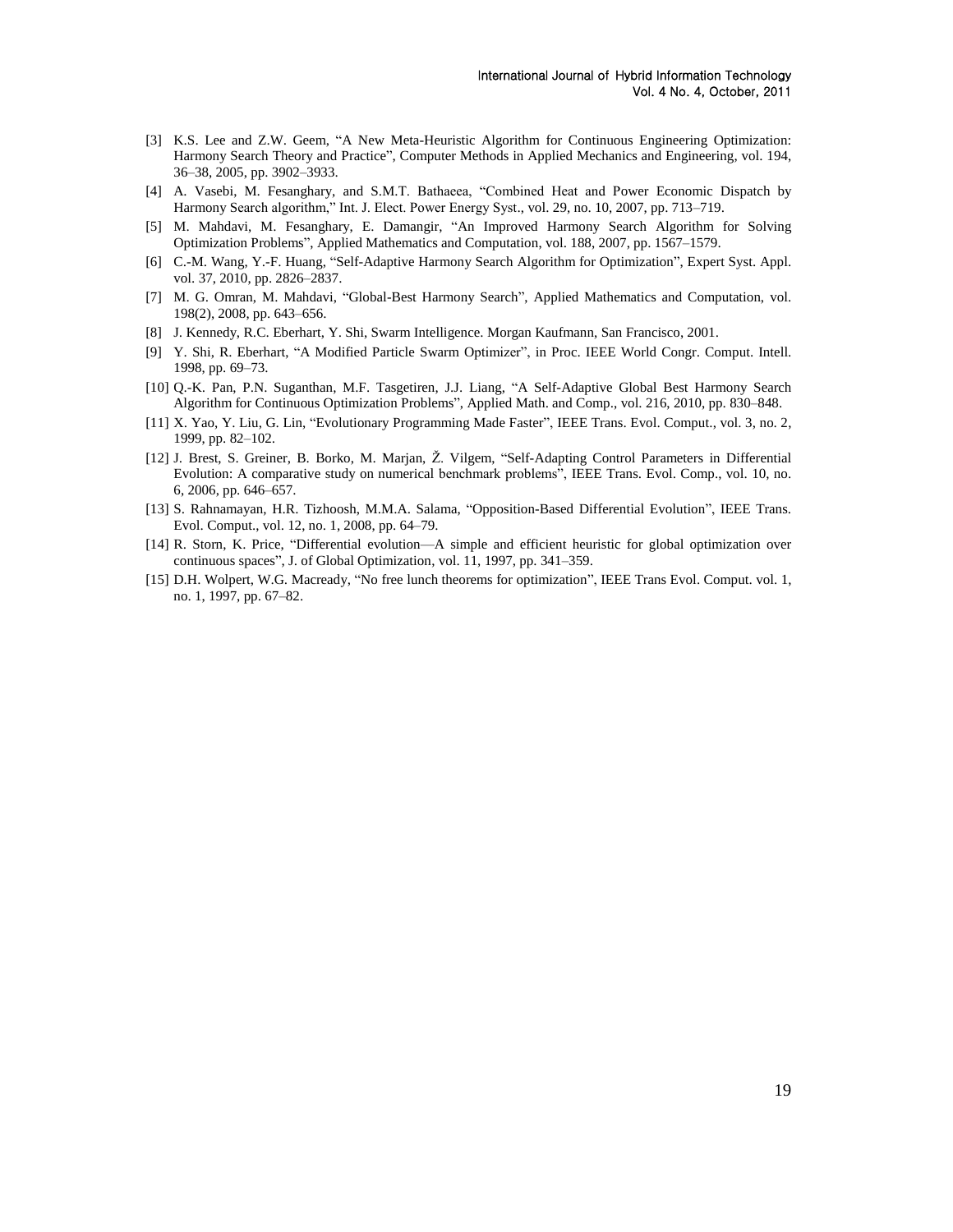| <b>Name</b>                       | <b>Function</b>                                                                                                                                                                                            | Search Range         |
|-----------------------------------|------------------------------------------------------------------------------------------------------------------------------------------------------------------------------------------------------------|----------------------|
| 1. Sphere                         | $f(01(x)) = \sum_{i=1}^{D} x_i^2$<br>$f(02(x)) = \sum_{i=1}^{D}  x_i  + \prod_{i=1}^{D} x_i$                                                                                                               | $-100 < x_i < 100$   |
| 2. Schwefel function<br>2.22      |                                                                                                                                                                                                            | $-10 < x_i < 10$     |
| 3. Schwefel function<br>1.20      | $f03(x) = \sum_{i=1}^{D} (\sum_{i=1}^{i} x_i)^2$                                                                                                                                                           | $-100 < x_i < 100$   |
| 4. Schwefel function<br>2.21      | $f04(x) = max  x_i , 1 \le i \le D$                                                                                                                                                                        | $-100 < x_i < 100$   |
| 5. Rosenbrock's<br>valley         | $f 05(x) = \sum_{i=1}^{D-1} \left[ 100(x_{i+1} - x_i^2)^2 + (1 - x_i)^2 \right]$                                                                                                                           | $-30 < x_i < 30$     |
| 6. Step                           | $f06(x) = \sum_{i=1}^{D} ([x_i + 0.5])^2$                                                                                                                                                                  | $-100 < x_i < 100$   |
| 7. Quartic function<br>with noise | $f 07(x) = rand[0,1) + \sum_{i=1}^{D} i \cdot x_i^4$                                                                                                                                                       | $-1.28 < x_i < 1.28$ |
| 8. Schwefel function<br>2.26      | $\overline{f}08(x) = 418.98289 \cdot D + \sum_{i=1}^{D} -x_i \cdot \sin \sqrt{ x_i }$                                                                                                                      | $-500 < x_i < 500$   |
| 9. Rastrigin                      | $f09(x) = \sum_{i=1}^{D} \left[ x_i^2 - 10\cos(2\pi x_i) + 10 \right]$                                                                                                                                     | $-5.12 < x_i < 5.12$ |
| 10. Ackley's path                 | $f10(x) = -20 \cdot \exp\left(-0.2 \cdot \sqrt{\frac{1}{D} \cdot \sum_{i=1}^{D} x_i^2}\right) - \exp\left(\frac{1}{D} \cdot \sum_{i=1}^{D} \cos(2\pi x_i)\right) + 20 + e$                                 | $-320 < x_i < 32$    |
| 11. Griewank                      | $f11(x) = {1 \over 4000} \sum_{i=1}^{D} x_i^2 - \prod_{i=1}^{D} \cos(\frac{x_i}{\sqrt{i}}) + 1$                                                                                                            | $-600 < x_i < 600$   |
| 12. Penalized<br>function 1       | $f12(x) = \frac{\pi}{D} \left\{ 10\sin^2(\pi y_i) + \sum_{i=1}^{D-1} (x_i - 1)^2 \cdot \left[ 1 + 10\sin^2(\pi y_{i+1} + 1) \right] + (y_D - 1)^2 \right\}$<br>$\left[ k(x_i-a)^m, \right]$<br>$x_i > a$ , | $-50 < x_i < 50$     |
|                                   | $+\sum_{i=1}^{k}u(x_i,10,100,4), y_i=1+(x_i+1)/4, u(x_i,a,k,m)=\begin{cases}0, & -a\leq x_i\leq a, \end{cases}$<br>$\left[ k(-x_i - a)^m, \quad x_i < -a \right]$                                          |                      |
| 13. Penalized<br>function 2       | $\overline{f13}(x) = 0.1 \left\{ \sin^2(3\pi x_1) + \sum_{i=1}^{D-1} (x_i - 1)^2 \left[ 1 + \sin^2(3\pi x_{i+1}) \right] + (x_D - 1) \left[ 1 + \sin^2(2\pi x_D) \right] \right\}$                         | $-50 < x_i < 50$     |
|                                   | + $\sum u(x_i, 5, 100, 4)$                                                                                                                                                                                 |                      |

**Table 1. Benchmark Functions.**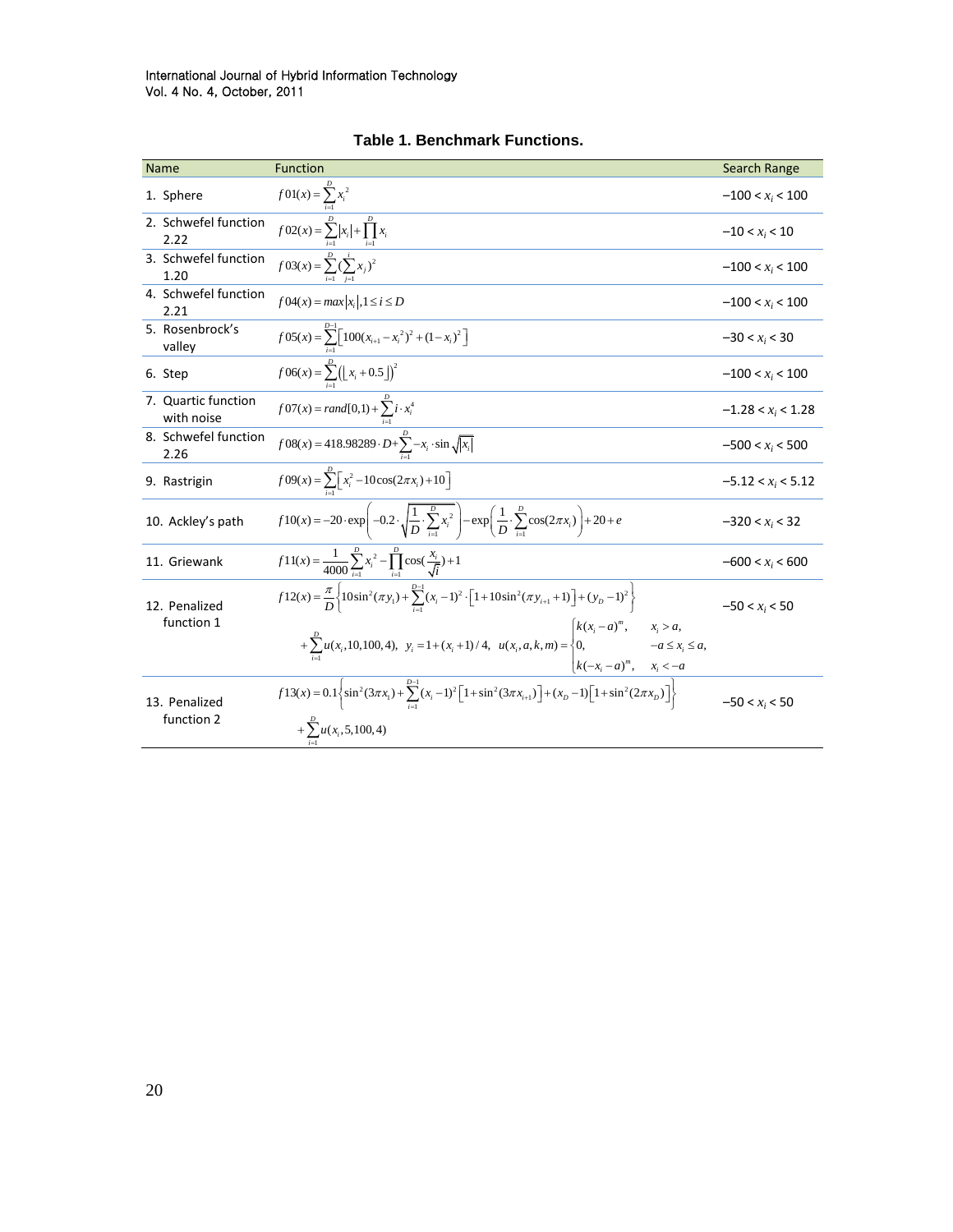| Table 2. Mean and standard deviation (in parenthesis) of the benchmark function optimization results in 30 dimensions. The results were |  |  |
|-----------------------------------------------------------------------------------------------------------------------------------------|--|--|
| averaged over 50 runs. The best (lowest) mean and standard deviations achieved are highlighted with red bold font.                      |  |  |

<span id="page-8-0"></span>

| 30 <sub>D</sub> | HSAPA-0.2     | HSAPA-0.3     | HSAPA-0.4     | HSAPA-0.5     | HSAPA-0.6     | HSAPA-0.7     | HSAPA-0.8     | <b>ODE</b>    | <b>SHS</b>    | <b>IHS</b>    | <b>GHS</b>    | <b>HS</b>     |
|-----------------|---------------|---------------|---------------|---------------|---------------|---------------|---------------|---------------|---------------|---------------|---------------|---------------|
| f01             | 2.264E-01     | 1.389E-14     | 1.384E-41     | 3.068E-40     | 3.505E-35     | 6.281E-24     | 1.807E-20     | 6.691E-15     | 1.813E-09     | 1.345E+00     | 1.336E+00     | 5.144E-04     |
| Sphere          | $(4.247E-01)$ | $(5.381E-14)$ | $(5.243E-41)$ | $(1.187E-39)$ | $(9.862E-35)$ | $(2.432E-23)$ | $(6.818E-20)$ | $(7.002E-15)$ | $(1.282E-08)$ | $(5.383E-01)$ | $(4.935E-01)$ | $(3.475E-03)$ |
| f02             | 2.503E-03     | 1.678E-17     | 5.535E-27     | 1.859E-26     | 7.147E-22     | 1.825E-17     | 9.672E-14     | 1.403E-04     | 9.096E-05     | 4.557E-01     | 4.459E-01     | 9.755E-03     |
| Schwefel222     | $(5.502E-03)$ | $(6.480E-17)$ | $(2.144E-26)$ | $(6.237E-26)$ | $(9.854E-22)$ | $(3.708E-17)$ | $(1.491E-13)$ | $(7.012E-05)$ | $(4.808E-04)$ | $(6.960E-02)$ | $(7.000E-02)$ | $(9.604E-04)$ |
| f03             | 7.733E+02     | 2.471E+02     | 9.284E+01     | 2.199E+02     | 4.970E+02     | 1.273E+03     | 2.563E+03     | 1.018E+01     | 2.131E+04     | 3.808E+03     | 3.813E+03     | 3.663E+03     |
| Schwefel120     | $(3.594E+02)$ | $(2.057E+02)$ | $(3.489E+01)$ | $(9.847E+01)$ | $(2.178E+02)$ | $(5.465E+02)$ | $(1.292E+03)$ | $(7.158E+00)$ | $(6.824E+03)$ | $(1.239E+03)$ | $(1.124E+03)$ | $(1.250E+03)$ |
| f04             | 4.410E+00     | 1.671E+00     | 2.483E-01     | 1.002E-01     | 3.474E-02     | 3.189E-02     | 1.111E-01     | 8.632E-03     | 1.211E-02     | 3.916E+00     | 3.875E+00     | 3.778E+00     |
| Schwefel221     | $(6.605E-01)$ | $(7.756E-01)$ | $(2.377E-01)$ | $(1.955E-01)$ | $(3.918E-02)$ | $(3.616E-02)$ | $(1.477E-01)$ | $(4.727E-02)$ | $(3.753E-02)$ | $(6.989E-01)$ | $(5.872E-01)$ | $(7.019E-01)$ |
| f05             | 2.014E+02     | 9.558E+01     | 4.745E+01     | 2.711E+01     | 2.696E+01     | 2.688E+01     | 3.118E+01     | 2.580E+01     | 3.754E+01     | 1.659E+02     | 1.773E+02     | 7.640E+01     |
| Rosenbrock      | $(9.924E+01)$ | $(4.729E+01)$ | $(2.998E+01)$ | $(3.281E-01)$ | $(2.066E-01)$ | $(2.917E-01)$ | $(1.605E+01)$ | $(1.022E+00)$ | $(2.341E+01)$ | $(4.394E+01)$ | $(7.738E+01)$ | $(7.011E+01)$ |
| f06             | 0             | $\mathbf{0}$  | 0             | $\mathbf 0$   | $\mathbf 0$   | 0             | 0             | 0             | 0             | 6.000E-02     | 8.000E-02     | 2.000E-02     |
| Step            | (0)           | (0)           | (0)           | (0)           | (0)           | (0)           | (0)           | (0)           | (0)           | $(2.399E-01)$ | $(2.740E-01)$ | $(1.414E-01)$ |
| f07             | 4.921E-03     | 2.018E-03     | 2.425E-03     | 3.374E-03     | 4.325E-03     | 4.660E-03     | 6.390E-03     | 3.317E-03     | 8.499E-03     | 4.348E-02     | 4.963E-02     | 3.754E-02     |
| QuarticNois     | $(2.952E-03)$ | $(3.263E-04)$ | $(5.486E-04)$ | $(9.355E-04)$ | $(9.662E-04)$ | $(9.393E-04)$ | $(1.354E-03)$ | $(1.104E-03)$ | $(1.952E-03)$ | $(1.233E-02)$ | $(2.118E-02)$ | $(1.284E-02)$ |
| f08             | 1.208E-01     | 5.012E-02     | 2.725E-01     | 9.171E+00     | 1.458E+01     | 2.344E+01     | 2.895E+01     | 7.360E+03     | 1.114E+00     | 4.096E+00     | 4.366E+00     | 1.878E+00     |
| Schwefel226     | $(1.430E-01)$ | $(1.258E-01)$ | $(4.616E-01)$ | $(1.128E+01)$ | $(2.980E+01)$ | $(4.573E+01)$ | $(4.489E+01)$ | $(2.623E+02)$ | $(1.829E+00)$ | $(1.469E+00)$ | $(1.942E+00)$ | $(1.258E+00)$ |
| f09             | 9.154E-02     | 3.134E-01     | 1.478E+00     | 1.838E+00     | 1.584E+00     | 2.304E+00     | 1.902E+00     | 1.029E+02     | 1.893E+00     | 6.998E-01     | 6.626E-01     | 4.269E-02     |
| Rastrigin       | $(2.567E-01)$ | $(5.786E-01)$ | $(1.223E+00)$ | $(1.446E+00)$ | $(1.003E+00)$ | $(1.718E+00)$ | $(8.953E-01)$ | $(1.758E+01)$ | $(1.066E+00)$ | $(2.413E-01)$ | $(2.334E-01)$ | $(1.968E-01)$ |
| f10             | 6.981E-02     | 2.672E-06     | 3.109E-15     | 3.109E-15     | 3.819E-15     | 1.874E-14     | 1.191E-11     | 6.013E-08     | 3.125E-05     | 4.863E-01     | 4.668E-01     | 2.937E-03     |
| Ackley          | $(9.128E-02)$ | $(1.030E-05)$ | (0)           | (0)           | $(1.471E-15)$ | $(5.271E-14)$ | $(1.874E-11)$ | $(4.707E-08)$ | $(2.113E-04)$ | $(1.200E-01)$ | $(1.182E-01)$ | $(3.165E-04)$ |
| f11             | 6.399E-02     | 1.834E-07     | $\mathbf{0}$  | $\mathbf{0}$  | 0             | 4.931E-04     | 1.314E-03     | 4.105E-04     | 4.669E-03     | 9.052E-01     | 9.226E-01     | 5.007E-01     |
| Griewank        | $(4.770E-02)$ | $(7.101E-07)$ | (0)           | (0)           | (0)           | $(1.910E-03)$ | $(3.592E-03)$ | $(2.249E-03)$ | $(1.417E-02)$ | $(1.076E-01)$ | $(1.025E-01)$ | $(2.023E-01)$ |
| f12             | 1.565E-01     | 1.191E-01     | 1.191E-01     | 9.680E-02     | 1.190E-01     | 1.339E-01     | 1.320E-01     | 7.437E-03     | 9.617E-02     | 1.260E-01     | 1.233E-01     | 1.321E-01     |
| Penalized1      | $(5.668E-02)$ | $(5.101E-02)$ | $(6.624E-02)$ | $(5.739E-02)$ | $(5.108E-02)$ | $(4.617E-02)$ | $(4.278E-02)$ | $(2.830E-02)$ | $(5.982E-02)$ | $(5.350E-02)$ | $(5.604E-02)$ | $(6.244E-02)$ |
| f13             | 7.463E-04     | 1.278E-07     | 1.399E-32     | 1.358E-32     | 1.366E-32     | 5.601E-26     | 1.420E-25     | 1.735E-17     | 2.239E-07     | 1.226E-03     | 9.292E-04     | 2.210E-04     |
| Penalized2      | $(2.835E-03)$ | $(4.951E-07)$ | $(7.796E-34)$ | $(3.183E-34)$ | $(4.337E-34)$ | $(2.169E-25)$ | $(4.379E-25)$ | $(6.712E-17)$ | $(1.584E-06)$ | $(1.187E-03)$ | $(8.038E-04)$ | $(1.554E-03)$ |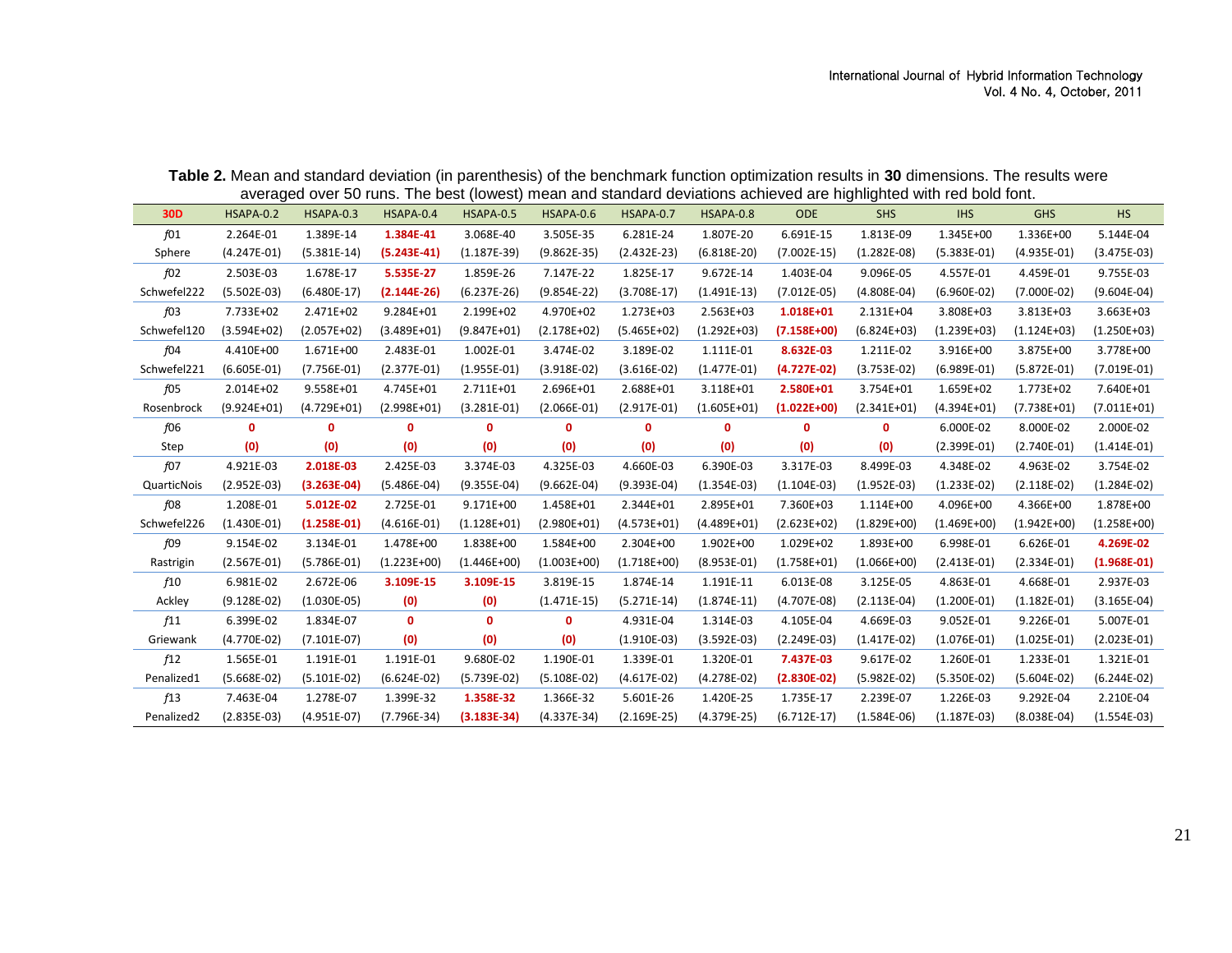<span id="page-9-0"></span>

| 100D        | HSAPA-0.2     | HSAPA-0.3     | HSAPA-0.4     | HSAPA-0.5     | HSAPA-0.6     | HSAPA-0.7     | HSAPA-0.8     | <b>ODE</b>    | <b>SHS</b>    | <b>IHS</b>    | <b>GHS</b>    | <b>HS</b>     |
|-------------|---------------|---------------|---------------|---------------|---------------|---------------|---------------|---------------|---------------|---------------|---------------|---------------|
| f01         | 2.378E-01     | 3.292E-04     | 3.717E-23     | 3.969E-17     | 1.366E-14     | 1.556E-09     | 1.332E-05     | 1.851E-06     | 6.159E-05     | 2.078E+00     | 1.853E+00     | 3.200E-04     |
| Sphere      | $(1.357E-01)$ | $(1.251E-03)$ | $(1.386E-22)$ | $(1.524E-16)$ | $(3.525E-14)$ | $(4.750E-09)$ | $(4.749E-05)$ | $(2.166E-06)$ | $(2.426E-04)$ | $(5.005E-01)$ | $(5.078E-01)$ | $(2.056E-05)$ |
| f02         | 4.022E-02     | 1.130E-09     | 4.891E-17     | 9.209E-11     | 1.392E-08     | 4.792E-08     | 4.444E-06     | 1.493E-02     | 2.656E-02     | 9.118E-01     | 9.036E-01     | 1.140E-01     |
| Schwefel222 | $(2.251E-02)$ | $(2.700E-09)$ | $(1.873E-16)$ | $(3.534E-10)$ | $(4.458E-08)$ | $(6.808E-08)$ | $(6.085E-06)$ | $(5.120E-03)$ | $(1.867E-02)$ | $(1.067E-01)$ | $(7.981E-02)$ | $(4.423E-03)$ |
| $f_{03}$    | 8.818E+04     | 1.681E+05     | 2.393E+05     | 3.025E+05     | 3.647E+05     | 4.282E+05     | 4.272E+05     | 1.981E+04     | 4.109E+05     | 5.086E+04     | 4.125E+04     | 5.125E+04     |
| Schwefel120 | $(3.560E+04)$ | $(2.856E+04)$ | $(3.263E+04)$ | $(3.765E+04)$ | $(3.549E+04)$ | $(3.597E+04)$ | $(5.391E+04)$ | $(8.218E+03)$ | $(3.801E+04)$ | $(2.006E+04)$ | $(4.759E+03)$ | $(1.671E+04)$ |
| f04         | 5.443E+00     | 4.907E+00     | 6.594E+00     | 8.655E+00     | 1.128E+01     | 1.278E+01     | 1.585E+01     | 1.725E-01     | 3.617E-01     | 6.751E+00     | 6.640E+00     | 6.737E+00     |
| Schwefel221 | $(3.900E-01)$ | $(6.568E-01)$ | $(8.671E-01)$ | $(1.267E+00)$ | $(9.556E-01)$ | $(1.440E+00)$ | $(1.387E+00)$ | $(3.470E-01)$ | $(1.201E-01)$ | $(6.617E-01)$ | $(5.300E-01)$ | $(5.921E-01)$ |
| f05         | 4.467E+02     | 1.691E+02     | 1.174E+02     | 1.132E+02     | 1.279E+02     | 1.528E+02     | 1.664E+02     | 1.036E+02     | 1.023E+02     | 4.442E+02     | 4.307E+02     | 2.444E+02     |
| Rosenbrock  | $(6.056E+01)$ | $(3.470E+01)$ | $(3.086E+01)$ | $(2.913E+01)$ | $(3.070E+01)$ | $(6.964E+01)$ | $(5.352E+01)$ | $(2.101E+01)$ | $(1.651E+01)$ | $(6.188E+01)$ | $(6.647E+01)$ | $(1.512E+02)$ |
| f06         | $\mathbf{0}$  | $\mathbf{0}$  | 0             | $\mathbf{0}$  | $\mathbf 0$   | 0             | 0             | 4.667E-01     | 0             | 0             | 3.333E-02     | $\mathbf{0}$  |
| Step        | (0)           | (0)           | (0)           | (0)           | (0)           | (0)           | (0)           | $(1.655E+00)$ | (0)           | (0)           | $(1.826E-01)$ | (0)           |
| f07         | 2.618E-02     | 4.761E-03     | 6.222E-03     | 9.349E-03     | 1.295E-02     | 1.767E-02     | 2.407E-02     | 8.689E-03     | 2.177E-02     | 1.239E-01     | 1.358E-01     | 7.389E-02     |
| QuarticNois | $(1.202E-02)$ | $(7.925E-04)$ | $(5.769E-04)$ | $(1.300E-03)$ | $(2.450E-03)$ | $(2.405E-03)$ | $(2.977E-03)$ | $(2.997E-03)$ | $(2.418E-03)$ | $(1.992E-02)$ | $(2.790E-02)$ | $(1.038E-02)$ |
| f08         | 1.866E+00     | 4.070E+00     | 9.091E+00     | 1.788E+01     | 4.223E+01     | 8.539E+01     | 1.093E+02     | 3.243E+04     | 1.459E+01     | 5.642E+00     | 5.368E+00     | 1.042E+00     |
| Schwefel226 | $(1.348E+00)$ | $(2.558E+00)$ | $(5.098E+00)$ | $(7.811E+00)$ | $(2.594E+01)$ | $(5.214E+01)$ | $(6.499E+01)$ | $(5.508E+02)$ | $(7.253E+00)$ | $(1.103E+00)$ | $(1.023E+00)$ | $(4.727E-01)$ |
| f09         | 1.575E-01     | 1.485E+00     | 5.231E+00     | 1.144E+01     | 1.435E+01     | 1.871E+01     | 2.229E+01     | 6.009E+02     | 2.040E+01     | 8.936E-01     | 9.561E-01     | 5.659E-02     |
| Rastrigin   | $(9.360E-02)$ | $(8.498E-01)$ | $(2.233E+00)$ | $(2.492E+00)$ | $(2.965E+00)$ | $(2.930E+00)$ | $(3.061E+00)$ | $(6.880E+01)$ | $(3.107E+00)$ | $(1.745E-01)$ | $(2.156E-01)$ | $(4.606E-03)$ |
| f10         | 4.812E-02     | 1.023E-04     | 3.760E-12     | 1.202E-10     | 4.240E-08     | 1.019E-06     | 1.885E-03     | 6.533E-04     | 2.315E-03     | 2.672E-01     | 2.729E-01     | 6.979E-03     |
| Ackley      | $(1.944E-02)$ | $(2.515E-04)$ | $(1.102E-11)$ | $(3.798E-10)$ | $(8.753E-08)$ | $(1.713E-06)$ | $(4.292E-03)$ | $(9.166E-04)$ | $(2.578E-03)$ | $(3.191E-02)$ | $(3.807E-02)$ | $(2.405E-04)$ |
| f11         | 1.932E-01     | 5.392E-04     | $\mathbf{0}$  | 0             | 9.325E-13     | 3.237E-10     | 2.974E-08     | 5.558E-03     | 3.399E-05     | 7.481E-01     | 7.317E-01     | 2.891E-01     |
| Griewank    | $(8.688E-02)$ | $(1.901E-03)$ | (0)           | (0)           | $(2.773E-12)$ | $(8.362E-10)$ | $(5.942E-08)$ | $(1.753E-02)$ | $(7.100E-05)$ | $(1.137E-01)$ | $(1.200E-01)$ | $(9.715E-02)$ |
| f12         | 2.606E-01     | 2.827E-01     | 2.529E-01     | 2.677E-01     | 2.981E-01     | 2.830E-01     | 3.683E-01     | 1.570E-01     | 3.343E-01     | 3.428E-01     | 3.761E-01     | 4.128E-01     |
| Penalized1  | $(1.089E-01)$ | $(1.105E-01)$ | $(1.072E-01)$ | $(1.099E-01)$ | $(1.165E-01)$ | $(1.104E-01)$ | $(1.325E-01)$ | $(1.095E-01)$ | $(1.057E-01)$ | $(7.133E-02)$ | $(1.075E-01)$ | $(1.213E-01)$ |
| f13         | 6.170E-05     | 6.849E-08     | 3.564E-23     | 3.338E-21     | 2.393E-17     | 2.711E-08     | 4.749E-11     | 1.831E-03     | 2.488E-08     | 7.525E-04     | 1.061E-03     | 2.801E-05     |
| Penalized2  | $(2.281E-05)$ | $(2.421E-07)$ | $(1.380E-22)$ | $(1.283E-20)$ | $(5.678E-17)$ | $(1.050E-07)$ | $(1.015E-10)$ | $(8.204E-03)$ | $(5.621E-08)$ | $(5.006E-04)$ | $(1.011E-03)$ | $(1.398E-06)$ |

**Table 3.** Mean and standard deviation (in parenthesis) of the benchmark function optimization results in **100** dimensions. The results were averaged over 50 runs. The best (lowest) mean and standard deviations achieved are highlighted with red bold font.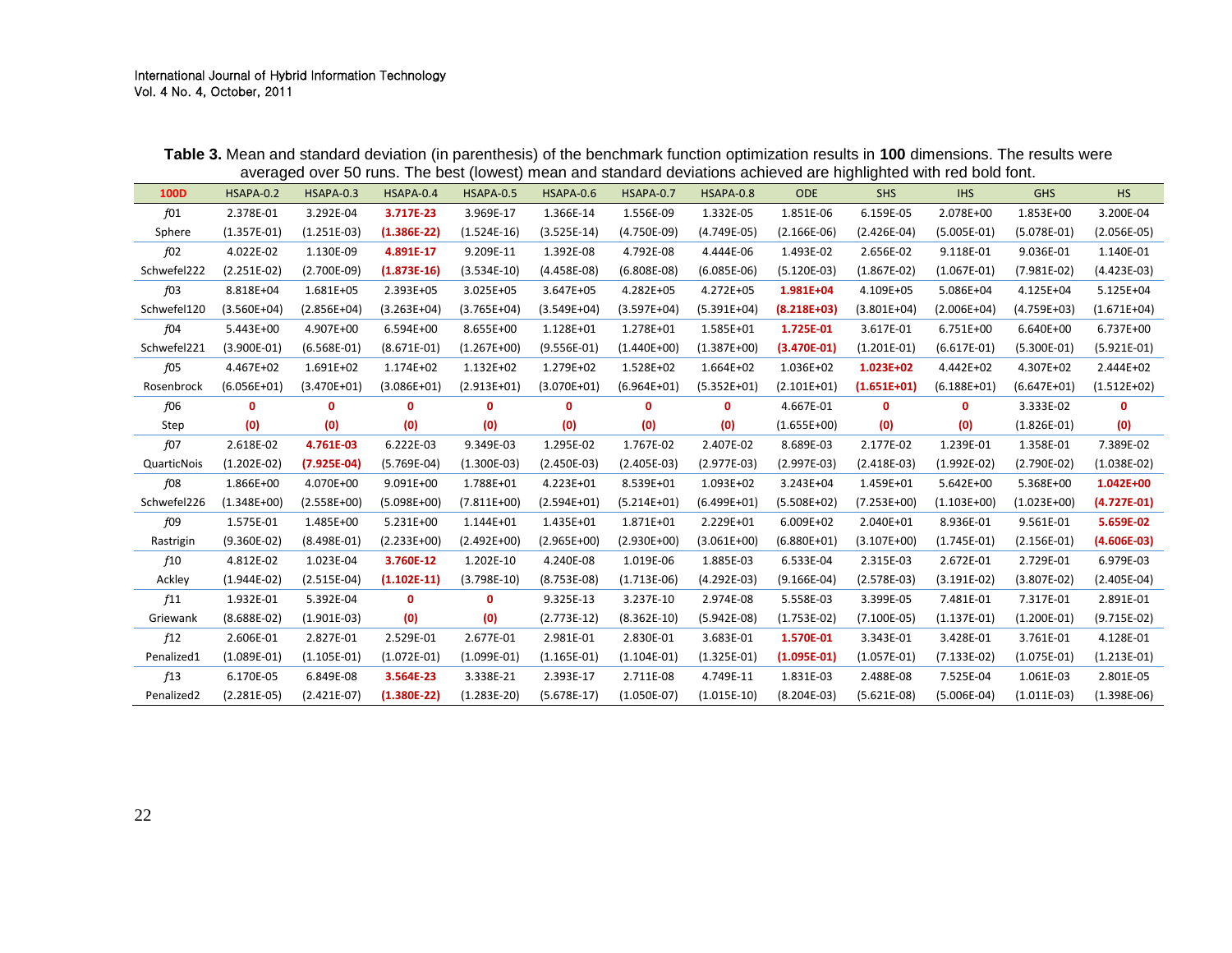| <b>30D</b>   |                    | HSAPA-<br>0.2  | HSAPA-<br>0.3 | HSAPA-<br>0.4 | HSAPA-<br>0.5  | HSAPA-<br>0.6  | HSAPA-<br>0.7  | HSAPA-<br>0.8 | <b>ODE</b> | <b>SHS</b> | <b>IHS</b> | <b>GHS</b>     | <b>HS</b>      |
|--------------|--------------------|----------------|---------------|---------------|----------------|----------------|----------------|---------------|------------|------------|------------|----------------|----------------|
| Unimodal     | $f_{01}$           | 10             | 7             | 1             | $\overline{2}$ | 3              | $\overline{4}$ | 5             | 6          | 8          | 12         | 11             | 9              |
|              | $f_{02}$           | 9              | 4             | 1             | 2              | 3              | 5              | 6             | 8          | 7          | 12         | 11             | 10             |
|              | $f_{03}$           | 6              | 4             | 2             | 3              | 5              | 7              | 8             | 1          | 12         | 10         | 11             | 9              |
|              | f04                | 12             | 8             |               | 5              | 4              | 3              | 6             | 1          | 2          | 11         | 10             | 9              |
|              | $f_{05}$           | 12             | 9             |               | 4              | 3              |                | 5             | 1          | 6          | 10         | 11             | 8              |
|              | f06                | 1              | 1             | 1             | 1              | 1              |                | 1             |            | 1          | 11         | 12             | 10             |
|              | $f_{07}$           | 7              | 1             | 2             | 4              | 5              | 6              | 8             | 3          | 9          | 11         | 12             | 10             |
| Unimodal     | $\mu_{R, Uni}$     | 8.14           | 4.86          | 3.00          | 3.00           | 3.43           | 4.00           | 5.57          | 3.00       | 6.43       | 11.00      | 11.14          | 9.29           |
| 7 functions  | Rank               | 9              | 6             | 1             | 1              | 4              | 5              | 7             | 1          | 8          | 11         | 12             | 10             |
| Multimodal   | $f_{08}$           | $\overline{2}$ | 1             | 3             | 8              | 9              | 10             | 11            | 12         | 4          | 6          | $\overline{7}$ | 5              |
|              | $f_{09}$           | 2              | 3             | 6             | 8              | 7              | 11             | 10            | 12         | 9          | 5          | 4              |                |
|              | f10                | 10             |               | 1             |                | 3              | 4              | 5             | 6          | 8          | 12         | 11             | 9              |
|              | f11                | 9              | 4             |               |                |                | 6              | 7             | 5          | 8          | 11         | 12             | 10             |
|              | f12                | 12             | 6             | 5             | 3              | 4              | 11             | 9             | 1          | 2          | 8          | 7              | 10             |
|              | f13                | 10             | 7             | 3             | 1              | $\overline{2}$ | 4              | 5             | 6          | 8          | 12         | 11             | 9              |
| Multimodal   | $\mu_{R,Multi}$    | 7.50           | 4.67          | 3.17          | 3.67           | 4.33           | 7.67           | 7.83          | 7.00       | 6.50       | 9.00       | 8.67           | 7.33           |
| 6 functions  | Rank               | 8              | 4             | 1             | 2              | 3              | 9              | 10            | 6          | 5          | 12         | 11             | $\overline{7}$ |
| Overall      | $\mu$ <sub>R</sub> | 7.94           | 4.86          | 2.93          | 3.13           | 3.83           | 5.53           | 6.57          | 4.47       | 6.56       | 10.20      | 10.21          | 8.55           |
| 13 functions | <b>Final rank</b>  | 9              | 5             | 1             | $\overline{2}$ | 3              | 6              | 8             | 4          | 7          | 11         | 12             | 10             |

<span id="page-10-0"></span>**Table 4.** Rank of the benchmark function optimization results in 30 dimensions. The results were categorized into unimodal function set and multimodal function set of which the means and summarized ranks are shown. The last two lines summarize for all 13 functions.

<span id="page-10-1"></span>

| Table 5. Rank of the benchmark function optimization results in 100 dimensions. The results |
|---------------------------------------------------------------------------------------------|
| were categorized into unimodal function set and multimodal function set of which the means  |
| and summarized ranks are shown. The last two lines summarize for all 13 functions.          |

| <b>100D</b>         |                   | HSAPA-         | HSAPA- | HSAPA-       | HSAPA-         | HSAPA- | HSAPA- | HSAPA- | <b>ODE</b> |                |            |            |                |
|---------------------|-------------------|----------------|--------|--------------|----------------|--------|--------|--------|------------|----------------|------------|------------|----------------|
|                     |                   | 0.2            | 0.3    | 0.4          | 0.5            | 0.6    | 0.7    | 0.8    |            | <b>SHS</b>     | <b>IHS</b> | <b>GHS</b> | <b>HS</b>      |
| Unimodal            | f01               | 10             | 9      | 1            | $\overline{2}$ | 3      | 4      | 6      | 5          | $\overline{7}$ | 12         | 11         | 8              |
|                     | $f_{02}$          | 9              | 3      | 1            | 2              | 4      | 5      | 6      | 7          | 8              | 12         | 11         | 10             |
|                     | $f_{03}$          | 5              | 6      |              | 8              | 9      | 12     | 11     | 1          | 10             | 3          | 2          | 4              |
|                     | f04               | 4              | 3      | 5            | 9              | 10     | 11     | 12     | 1          | 2              | 8          | 6          | 7              |
|                     | $f_{05}$          | 12             | 8      | 4            | 3              | 5      | 6      | 7      | 2          | 1              | 11         | 10         | 9              |
|                     | f06               | 1              | 1      | 1            | 1              | 1      | 1      | 1      | 12         | 1              | 1          | 11         | 1              |
|                     | $f_{07}$          | 9              |        | 2            | 4              | 5      | 6      | 8      | 3          | 7              | 11         | 12         | 10             |
| Unimodal            | $\mu_{R, Uni}$    | 7.14           | 4.43   | 3.00         | 4.14           | 5.29   | 6.43   | 7.29   | 4.43       | 5.14           | 8.29       | 9.00       | 7.00           |
| 7 functions         | Rank              | 9              | 3      | 1            | 2              | 6      | 7      | 10     | 3          | 5              | 11         | 12         | 8              |
| Multimodal          | f08               |                |        |              |                |        |        |        |            |                |            |            |                |
|                     |                   | $\overline{2}$ | 3      | 6            | 8              | 9      | 10     | 11     | 12         | $\overline{7}$ | 5          | 4          | 1              |
|                     | f09               | 2              | 5.     | 6            |                | 8      | 9      | 11     | 12         | 10             | 3          | 4          | 1              |
|                     | f10               | 10             | 5      |              | 2              | 3      | 4      | 7      | 6          | 8              | 11         | 12         | 9              |
|                     | f11               | 9              |        |              | 1              | 3      | 4      | 5      | 8          | 6              | 12         | 11         | 10             |
|                     | f12               | 3              | 5      | 2            | 4              | 7      | 6      | 10     | 1          | 8              | 9          | 11         | 12             |
|                     | f13               | 9              |        | 1            | 2              | 3      | 6      | 4      | 12         | 5              | 10         | 11         | 8              |
| Multimodal          | $\mu_{R,Multi}$   | 5.83           | 5.33   | 2.83         | 4.00           | 5.50   | 6.50   | 8.00   | 8.50       | 7.33           | 8.33       | 8.83       | 6.83           |
| 6 functions         | Rank              | 5              | 3      | 1            | 2              | 4      | 6      | 9      | 11         | 8              | 10         | 12         | $\overline{7}$ |
|                     |                   |                |        |              |                |        |        |        |            |                |            |            |                |
| <b>Overall</b>      | $\mu_R$           | 6.74           | 4.70   | 2.80         | 3.94           | 5.42   | 6.50   | 7.75   | 5.96       | 6.01           | 8.49       | 9.13       | 7.00           |
| <b>13 functions</b> | <b>Final rank</b> | 8              | 3      | $\mathbf{1}$ | 2              | 4      | 7      | 10     | 5          | 6              | 11         | 12         | 9              |